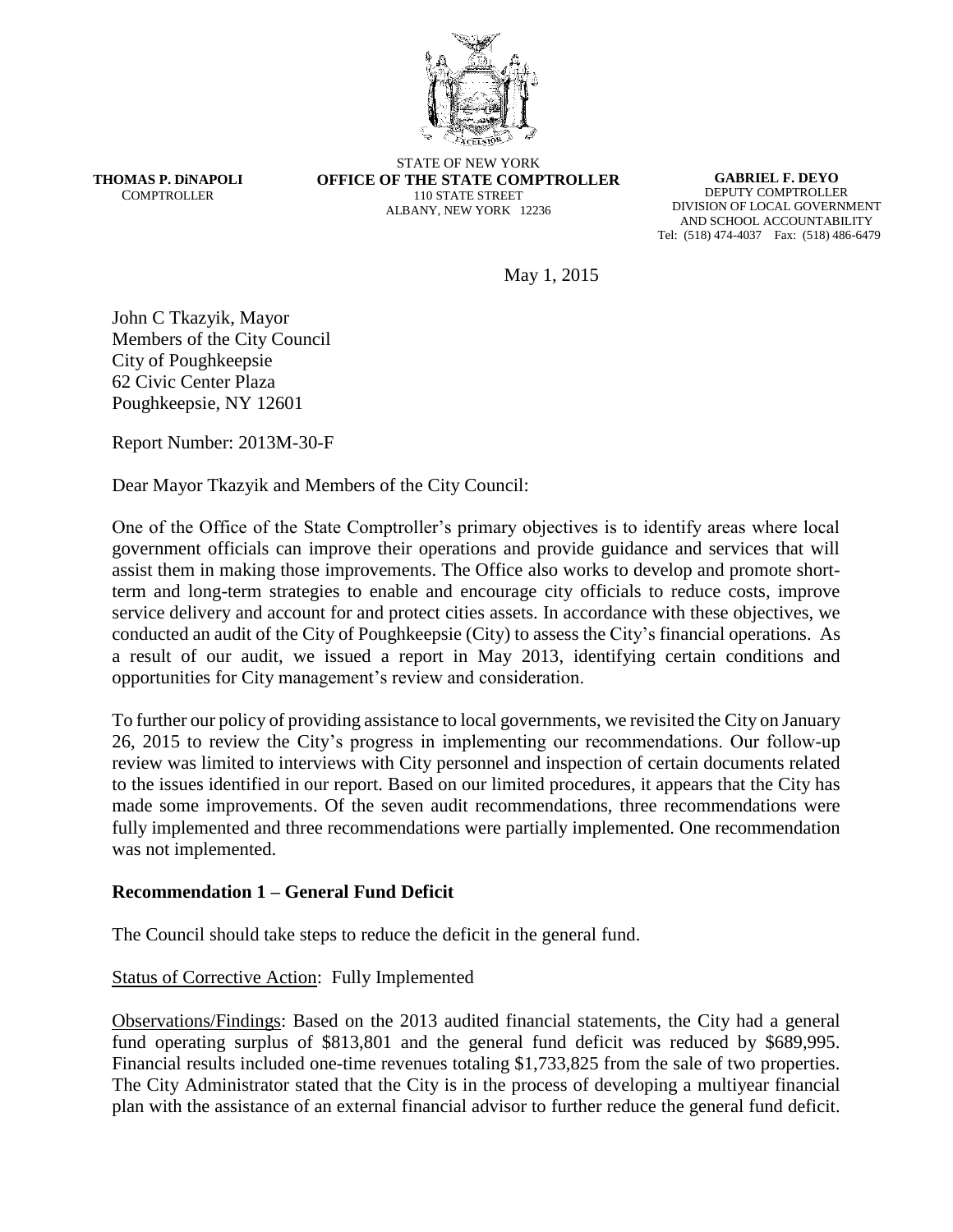This plan may include funding from the State's Financial Restructuring Board and will include an analysis of revenues and expenditures.

# **Recommendation 2 – Budget**

The Council should require the Mayor to prepare a realistic budget, based on the prior year's actual results, for the Council to approve and monitor throughout the year.

### Status of Corrective Action: Partially Implemented

Observations/Findings: The City's 2015 adopted budget does not appear to be realistic. The Mayor's original 2015 budget appeared to be structurally balanced based on the prior year's actual results; however, the Council passed a resolution to amend the general fund portion of that budget by increasing appropriations by approximately \$328,000. The Council balanced the budget by adding \$1 million in revenues for the sale of property. The Mayor vetoed the Council's resolution stating that he believed that the amount of increased revenue was unrealistic. The Council then overrode the Mayor's veto. If the \$1 million revenue is not realized, the City could face a significant deficit in 2015.

#### **Recommendation 3 – Debt**

The Council should evaluate the City's debt and develop a comprehensive plan to reduce the outstanding debt.

#### Status of Corrective Action: Fully Implemented

Observations/Findings: The City's debt has decreased from \$75,289,649 in 2010 to \$62,682,211 at the end of 2014. In addition, the Council has adopted a five-year capital plan that includes \$85,560,000 for equipment and infrastructure improvements for 2015 through 2019. The City intends to fund these improvements through budgetary appropriations, bonding, State aid and federal aid. It is expected that the City's overall debt will be reduced as a result of this plan.

#### **Recommendation 4 – Interfund Loans**

The Council should authorize all interfund loans prior to such transfers occurring, require that proper records are maintained for all interfund loans and ensure that all interfund loans are repaid by the end of the fiscal year.

#### Status of Corrective Action: Not Implemented

Observations/Findings: The Council does not authorize interfund loans prior to such transactions occurring and proper records are not maintained for all interfund loans. According to the 2013 "Due To/ Due From Report," several funds showed that money was due to/due from an unspecified fund. City officials stated that the balances on the "Due To/Due From Report" are for normal (ordinary) financial purposes, meaning they are accumulations of weekly transaction processes used by the City's financial system to allocate payroll and immediate expenditures such as health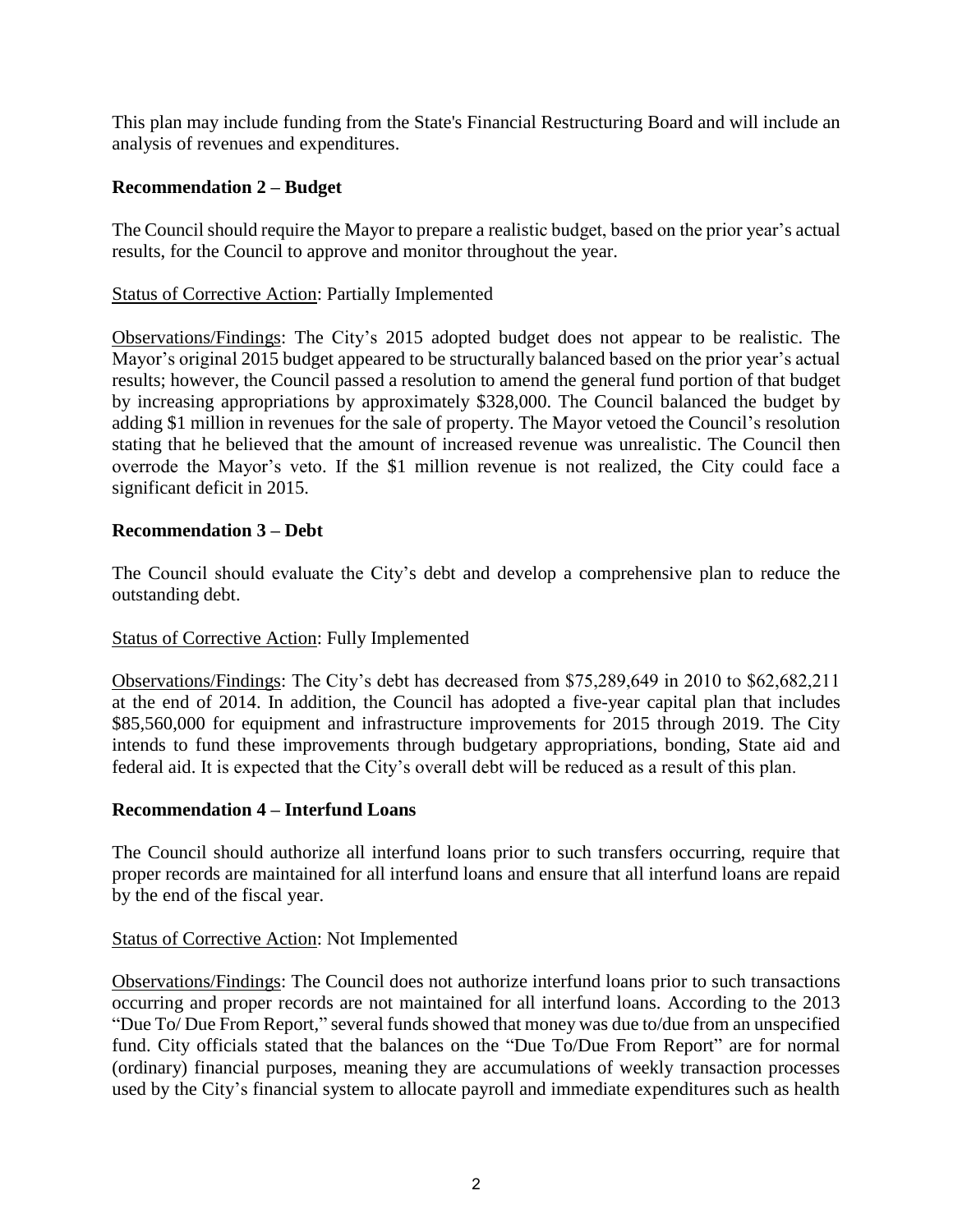insurance payments, workers' compensation expenses, daily material and supplies, utility expenditures, etc., across funds. They stated that the balances are not related to specific individual loans between funds. However, the City's audited financial statements reported a total of \$6.2 million "Due From Other Funds" that was not repaid as of December 31, 2013. The interfund loans do not appear to be just for normal financial purposes and are not repaid by the end of the fiscal year.

# **Recommendation 5 – Financial Reports**

The Council should require the Mayor and Commissioner to prepare periodic and timely reports for the Council. The Council should use such reports to assess the City's financial position in order to make informed financial decisions.

## Status of Corrective Action: Fully Implemented

Observations/Findings: One of the Council members said that the Council members receive monthly financial (budget performance) reports that are useful for making informed financial decisions. We reviewed the January 2014 through November 2014 monthly budget performance reports. The reported amounts were categorized as adopted budget, amended budget, current month transactions, year-to-date encumbrances, year-to-date transactions and percentage used/received for the general, water, sewer and sanitation fund.

## **Recommendation 6 – Financial Statements**

The Council should require the Commissioner to provide timely audited financial statements in order to assist in making informed financial decisions.

#### Status of Corrective Action: Partially Implemented

Observations/Findings: The City engaged an independent auditor to prepare the 2012 and 2013 audited financial statements in January 2013 and October 2013. As a result, the Council received the audited financial statements for 2012 and 2013 in October 2013 and October 2014, respectively. Although the Council received the audited financial statements prior to the adoption of the subsequent years' budgets, they were not received until almost a year after the end of the fiscal year to which they pertained. Had they been received sooner, such as within 60 days after the close of the fiscal year, they could have been used for making informed financial decisions in a more timely manner.

#### **Recommendation 7 – Financial Policies**

The Council should adopt financial policies pertaining to fund balance and interfund transfers.

#### Status of Corrective Action: Partially Implemented

Observations/Findings: On June 17, 2013, the Council adopted an interfund transfer policy; however, the Council has not adopted a policy pertaining to fund balance.